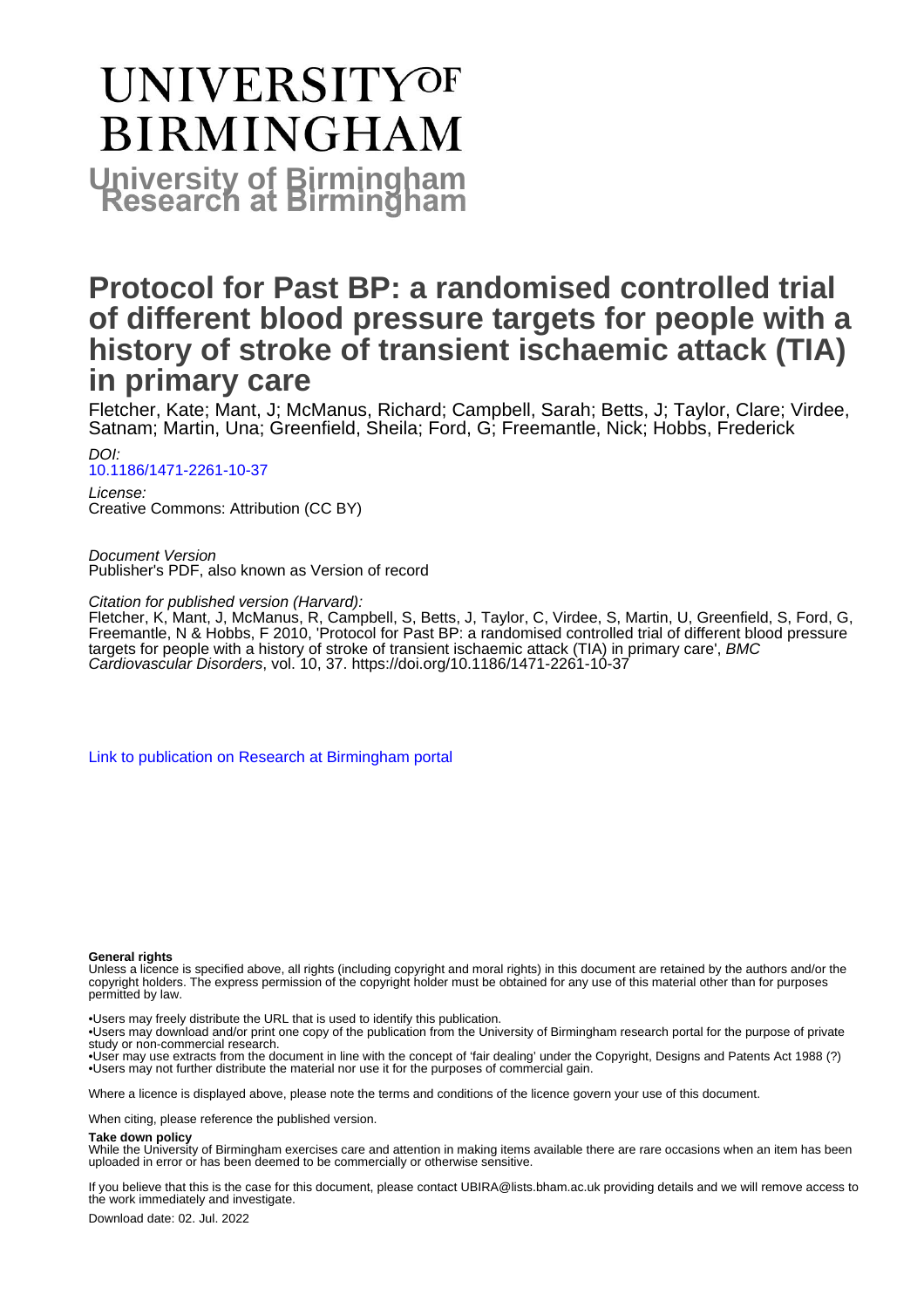## **STUDY PROTOCOL** And the state of the state of the state of the state of the state of the state of the state of the state of the state of the state of the state of the state of the state of the state of the state of the st



## Protocol for Past BP: a randomised controlled trial of different blood pressure targets for people with a history of stroke of transient ischaemic attack (TIA) in primary care

Kate Fletcher<sup>1\*</sup>, Jonathan Mant<sup>2</sup>, Richard McManus<sup>1</sup>, Sarah Campbell<sup>1</sup>, Jonathan Betts<sup>1</sup>, Clare Taylor<sup>1</sup> , Satnam Virdee<sup>1</sup>, Sue Jowett<sup>1</sup>, Una Martin<sup>1</sup>, Sheila Greenfield<sup>1</sup>, Gary Ford<sup>3</sup>, Nick Freemantle<sup>1</sup>, FD Richard Hobbs<sup>1</sup>

#### Abstract

**Background:** Blood pressure (BP) lowering in people who have had a stroke or transient ischaemic attack (TIA) leads to reduced risk of further stroke. However, it is not clear what the target BP should be, since intensification of therapy may lead to additional adverse effects. PAST BP will determine whether more intensive BP targets can be achieved in a primary care setting, and whether more intensive therapy is associated with adverse effects on quality of life.

Methods/Design: This is a randomised controlled trial (RCT) in patients with a past history of stroke or TIA. Patients will be randomised to two groups and will either have their blood pressure (BP) lowered intensively to a target of 130 mmHg systolic, (or by 10 mmHg if the baseline systolic pressure is between 125 and 140 mmHg) compared to a standard group where the BP will be reduced to a target of 140 mmHg systolic. Patients will be managed by their practice at 1-3 month intervals depending on level of BP and followed-up by the research team at six monthly intervals for 12 months.

610 patients will be recruited from approximately 50 general practices. The following exclusion criteria will be applied: systolic BP <125 mmHg at baseline, 3 or more anti-hypertensive agents, orthostatic hypotension, diabetes mellitus with microalbuminuria or other condition requiring a lower treatment target or terminal illness. The primary outcome will be change in systolic BP over twelve months. Secondary outcomes include quality of life, adverse events and cardiovascular events.

In-depth interviews with 30 patients and 20 health care practitioners will be undertaken to investigate patient and healthcare professionals understanding and views of BP management.

**Discussion:** The results of this trial will inform whether intensive blood pressure targets can be achieved in people who have had a stroke or TIA in primary care, and help determine whether or not further research is required before recommending such targets for this population.

Trial Registration: ISRCTN29062286

<sup>1</sup> Primary Care Clinical Sciences, Clinical Sciences Building University of Birmingham, Edgbaston Birmingham UK, B15 2TT

Full list of author information is available at the end of the article



© 2010 Fletcher et al; licensee BioMed Central Ltd. This is an Open Access article distributed under the terms of the Creative Commons Attribution License [\(http://creativecommons.org/licenses/by/2.0](http://creativecommons.org/licenses/by/2.0)), which permits unrestricted use, distribution, and reproduction in any medium, provided the original work is properly cited.

<sup>\*</sup> Correspondence: [k.fletcher@bham.ac.uk](mailto:k.fletcher@bham.ac.uk)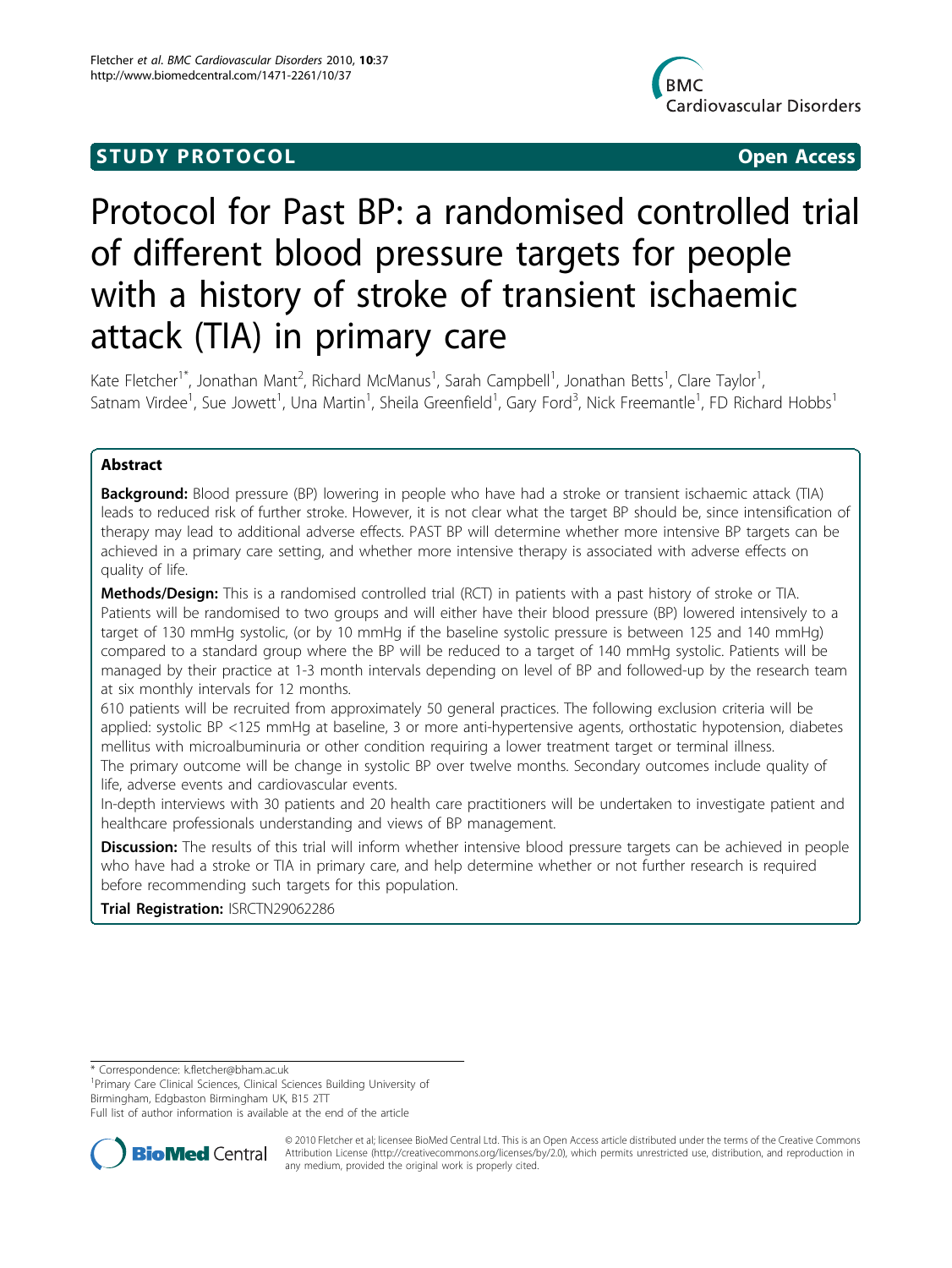#### Background

Stroke is the third largest cause of death in England, and the single largest cause of adult disability[\[1](#page-8-0)]. A National Audit Office report (2005) highlighted the high cost of stroke to the NHS: about £2.8 billion per year in direct care costs, and an additional £1.8 billion per year cost to the wider economy due to lost productivity and disability [\[2](#page-8-0)]. Recent estimates suggest that between 30-45% of strokes are recurrent events, [\[3](#page-8-0)] so more effective secondary prevention could result in significant savings: the National Audit Office estimates that preventing just 2% of strokes in England in a year could save care costs of over £37 million [[2\]](#page-8-0). NICE has identified better control of hypertension as one of the interventions that are cost saving for the NHS [\[4](#page-8-0)].

The PROGRESS trial demonstrated that blood pressure lowering is beneficial in reducing risk of stroke amongst both hypertensive and non-hypertensive individuals with a history of stroke or TIA recruited in secondary care immediately after their cerebrovascular event. In this trial, patients were randomised to either a combination of an ACE inhibitor and thiazide diuretic against double placebo, or an ACE inhibitor alone against single placebo. The decision to randomise to one or two agents was made by the supervising physician on the basis of whether or not they thought it was safe to randomise an individual patient to two agents. Mean blood pressure in the intervention arm was reduced from 147 mmHg systolic by 9 mmHg (SE 0.3), and this was associated with a 28% reduction in stroke risk [[5](#page-8-0)]. The positive result of the PROGRESS trial raises a supplementary question: by how much should blood pressure be lowered? No randomised trials have specifically compared different target blood pressures (BP) in the post-stroke/TIA population. Observational data (although not collected specifically in people with a history of stroke or TIA) suggest that the lower the blood pressure, the lower the risk of vascular mortality, at least down to 115 mmHg systolic [[6](#page-8-0),[7](#page-8-0)]. There is some evidence from PROGRESS to support this, in that the sub-group of patients whose baseline BP was between 120 and 140 mmHg who were randomised to combination therapy had a significantly reduced risk of stroke compared with control, though this benefit was not observed in patients who were randomised to a single agent [[8\]](#page-8-0). Guidelines have tended to interpret this evidence by recommending a target of 130 mmHg for systolic blood pressure in people with cerebrovascular disease [[9](#page-8-0),[10\]](#page-8-0). However, the question remains whether such a target is prudent in general (42% were randomised to a single agent and gained no benefit) and whether it is achievable in primary care (PROGRESS was secondary care based) [\[5\]](#page-8-0).

Long term management of blood pressure following stroke and TIA is predominantly carried out in primary care. Recent studies of blood pressure control in this setting paint a mixed picture of implementation of guidelines. In a study of seven general practices in South Birmingham in 2002, 63% of patients with a previous stroke or TIA had BP above the 140 mmHg target, and 80% above the 130 mmHg target [[11\]](#page-8-0). 68% of these patients were prescribed BP lowering therapy. An analysis of general practice data on the QRESEARCH database for 2002-2004 found that of all patients with incident stroke, blood pressure was not recorded in 25% of patients, and where it was recorded, it was above the 140 mmHg target in 47% [\[12\]](#page-8-0). An analysis of the impact of the Quality Outcomes Framework (QOF) carried out for the National Audit Office found that the proportion of people with a history of stroke or TIA who had their BP measured in the preceding 15 months rose from 89% to 95% between 2004 and 2005, and the proportion with a BP below 150 mmHg (the target level for the QOF) rose from 69% to 80% suggesting some improvement [[13\]](#page-8-0). An analysis of the care of over three thousand patients who had a TIA during 2004-5 found that 60% had a BP equal to or below the 140 mmHg target, though only 50% were on any blood pressure lowering therapy [[14](#page-8-0)].

In summary, although there is some evidence that blood pressure lowering in people who have had a stroke or TIA is beneficial, there is no clear guidance on what the target BP should be. Furthermore, data collected from primary care suggest that guidelines from the British Hypertension Society and Intercollegiate Stroke Working Party are not being fully implemented. This research is designed to support implementation of the guidelines by both addressing the gaps in the underlying evidence base, and testing a specific mechanism for implementation of blood pressure lowering.

#### Methods/Design

#### Study aims

The primary aim of Past BP is to determine whether a more intensive target BP for people with stroke or TIA in a pragmatic primary care setting will lead to a lower BP.

Secondary aims of the research are to:

- determine the impact of a more intensive BP target on patient quality of life;
- identify the barriers to implementation of more intensive blood pressure lowering;
- to explore whether the potential benefits associated with intensive blood pressure lowering might be outweighed by potential adverse effects on quality of life and costs.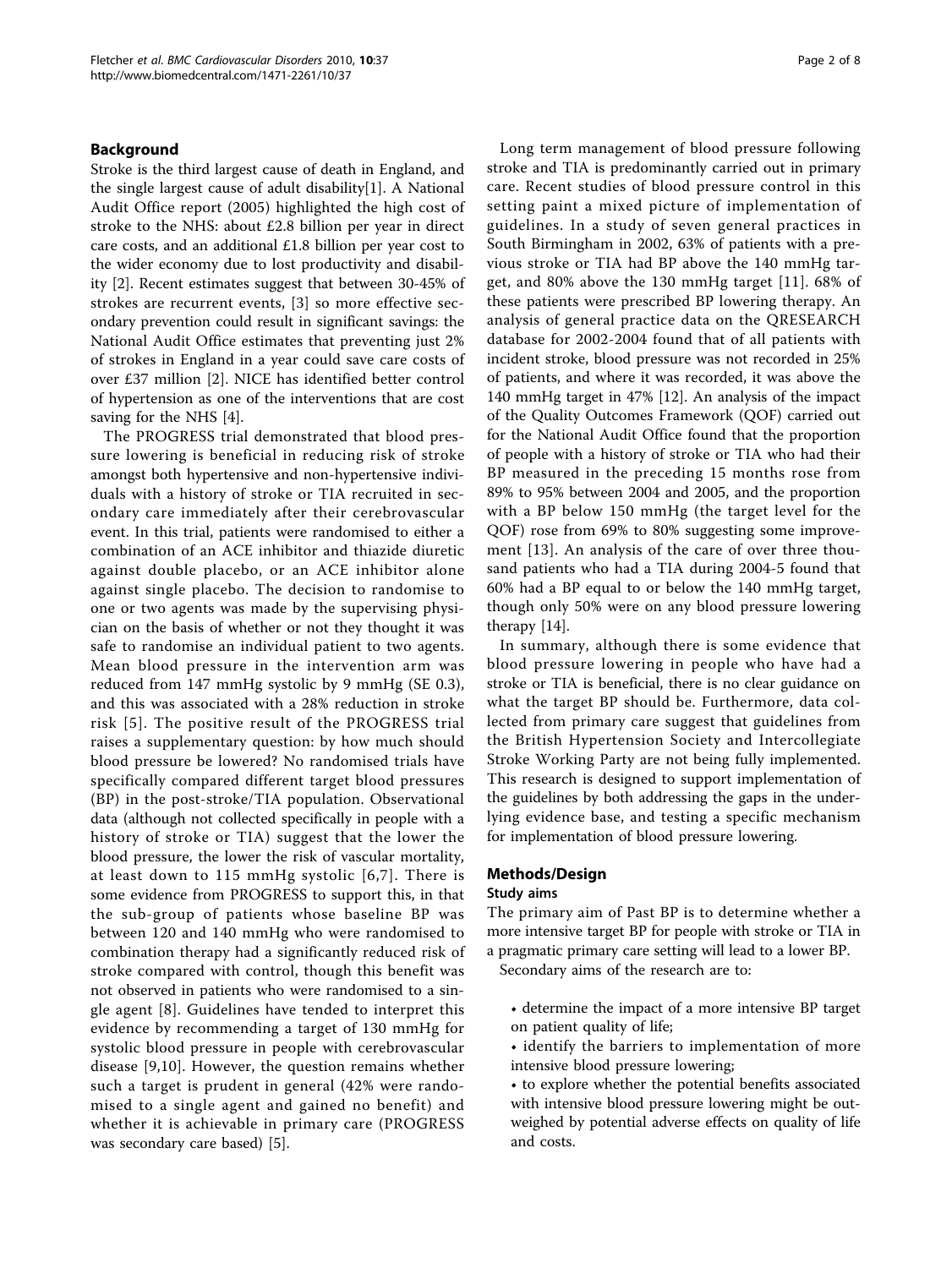The latter point will be explored by economic modelling. If there is uncertainty as to whether there is net benefit from intensive blood pressure lowering, then there would be a case for a trial of different targets for BP lowering in primary care that is powered to detect differences in clinical end-points.

The study will also investigate patients' understanding and beliefs about the relationship between blood pressure and stroke, and patients and healthcare professionals experience of participating in the study, which may contribute to the success or otherwise of the intervention.

#### Study design and setting

Past BP is a primary care based pragmatic randomised controlled trial (RCT) in which people with stroke or TIA are randomised to an intensive blood pressure (BP) target group (target 130 mmHg systolic, or 10 mmHg reduction in systolic BP if baseline BP 125 - 140 mmHg) or a standard BP target group (target 140 mmHg systolic).

We will also use qualitative methodologies to investigate patient and healthcare professionals understanding and views of BP management. Grounded theory methods will guide sampling, data collection and data analysis [[15](#page-8-0),[16\]](#page-8-0). Sampling will be done purposively to allow for the maximum variety of characteristics. Semi-structured interviews will be carried out [\[17\]](#page-8-0) and will continue until new concepts are no longer being generated and theoretical saturation is reached.

#### Ethical Considerations

Full ethical approval for this study has been obtained from Warwickshire Research Ethics Committee, reference 08/H1211/121. A Data Monitoring Committee and a Trial Steering Committee will monitor the progress of the RCT.

### Randomised controlled trial

#### Study Interventions

Management of both treatment groups will follow study specific treatment protocols that reflect the current NICE guidelines [\[18](#page-8-0)]. However, the thresholds for intervention between the two treatment groups are different: all patients in the intensive target arm will have their BP lowering therapy intensified at trial entry since the target will be automatically below their baseline BP whereas only those patients in the standard arm whose BP is above 140/90 mmHg will have their therapy intensified at the outset.

#### Identification of eligible patients

Eligible patients will be identified from general practices from the Central England Primary Care Research Network and from the Midlands Research Practice Consortium (MidReC). Each practice will run a search of their clinical computer system to identify all patients on the stroke/TIA register. Where possible, the computer search will exclude patients with clear exclusion criteria (see table [1\)](#page-4-0). The GP will also remove patients for whom a study invitation would be inappropriate (for example, those with a terminal illness). Patients with no clear exclusion criteria at this stage will be sent a letter inviting them to attend a study baseline clinic appointment.

#### Baseline clinic appointment

This clinic appointment is carried out by a Research Nurse. At this appointment the nurse will: confirm the stroke/TIA diagnosis through review of medical records and patient interview; determine whether there are any exclusion criteria present; and collect baseline data (see table [2](#page-4-0)). If the patient is eligible and willing to take part, the nurse will also gain written informed consent prior to randomisation, and will telephone the randomisation service to obtain treatment group allocation.

Once the treatment allocation has been obtained, patients in the intensive target group and any patients who have been randomised to the standard treatment group whose BP is above the target of 140 mmHg will see a GP in order to have their treatment intensified using the study specific treatment protocol (see figure [1](#page-5-0)). Patients in the standard group whose BP is below target will receive an appointment to see the practice nurse three months post randomisation.

#### Randomisation

The randomisation will use minimisation to balance the randomised groups on the basis of age  $\left( < 80, \geq 80 \right)$ , sex, diabetes mellitus, atrial fibrillation (because of the difficulties of obtaining accurate BP measurements in this group), baseline systolic BP and practice.

#### Patient follow-up procedures

Patients will be followed up from trial entry for 12 months. Follow up will be carried out in several ways. Firstly, practice nurses (PNs) will see patients at 1-3 monthly intervals, depending on BP and treatment allocation. (see figure [2\)](#page-6-0) The PN will take a patient's BP and refer them to the GP if the BP is above target, or if the patient is having problems with adverse effects to their BP medication. The GP will then adjust the medication, following the study treatment protocol (see figures [1](#page-5-0)). At 6 and 12 months patients will be followed up by a research nurse (RN) where details of primary and secondary outcomes will be collected. (see table [2](#page-4-0)). Finally, the records of patients will be flagged at the NHS Central Register.

#### Patient outcome measures

The primary outcome measure is a change in systolic blood pressure between baseline and 12 months. Blood pressure measurements are performed in a standardised way, using BHS validated automated electronic monitors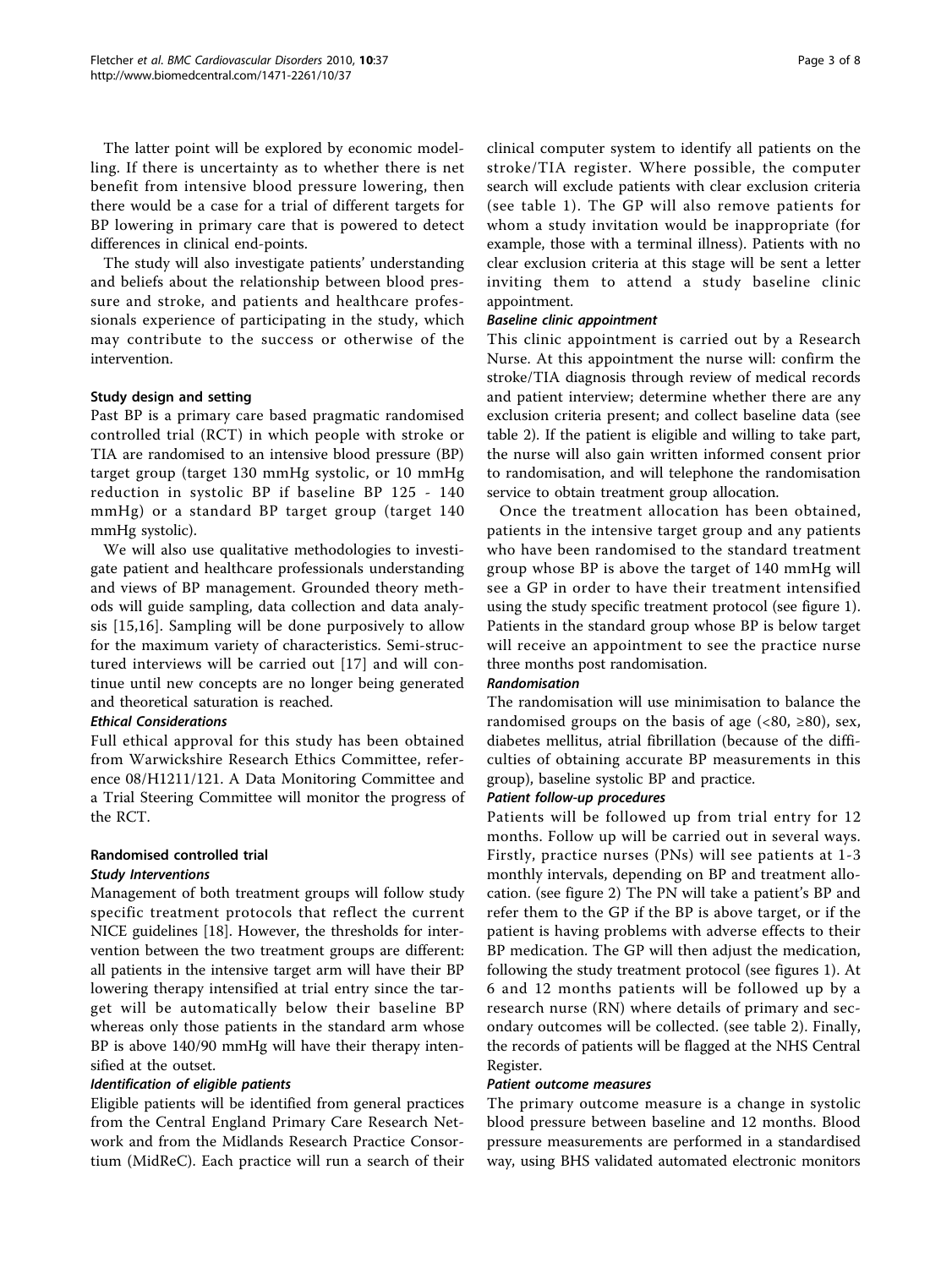#### <span id="page-4-0"></span>Table 1 Study inclusion and exclusion criteria

| Inclusion criteria                                                                                                                                                                                                                                                |
|-------------------------------------------------------------------------------------------------------------------------------------------------------------------------------------------------------------------------------------------------------------------|
| On practice TIA/stroke register                                                                                                                                                                                                                                   |
| <b>Exclusion criteria</b>                                                                                                                                                                                                                                         |
| Systolic BP < 125 mmHg at baseline;                                                                                                                                                                                                                               |
| Already taking 3 or more anti-hypertensive agents; orthostatic hypotension (>20 mmHg postural change in systolic BP after 1 minute standing)                                                                                                                      |
| Patient already has a treatment target of 130 mmHg systolic BP specified                                                                                                                                                                                          |
| Unable to provide informed consent.                                                                                                                                                                                                                               |
| Insufficient corroborative evidence of stroke/TIA from medical record and patient interview                                                                                                                                                                       |
|                                                                                                                                                                                                                                                                   |
| Table 2 Timing and content of study assessments                                                                                                                                                                                                                   |
| Baseline data: research nurse administered                                                                                                                                                                                                                        |
| Socio-demographic characteristics:                                                                                                                                                                                                                                |
| Age; Ethnicity; Gender; Postcode                                                                                                                                                                                                                                  |
| Validation of stroke/transient ischaemic attack:                                                                                                                                                                                                                  |
| Review of medical records with patient history                                                                                                                                                                                                                    |
| Clinical measures:                                                                                                                                                                                                                                                |
| Six blood pressure (BP) measurements, calculating mean of 2 <sup>nd</sup> and 3 <sup>rd</sup> measurements and recording details of: arm used; arm circumference;<br>BP cuff size; and time BP measurement started                                                |
| 24 hour ambulatory BP recording                                                                                                                                                                                                                                   |
| Medical history                                                                                                                                                                                                                                                   |
| Previous history of angina, myocardial infarction, heart failure, atrial fibrillation, CABG/angioplasty (balloon)/or stent, peripheral vascular disease,<br>diabetes, chronic kidney disease. Current prescription medications. Smoking status and alcohol intake |
| Patient questionnaires - self-completion                                                                                                                                                                                                                          |
| Health related quality of life assessed by the SF-36 [20] and EQ-5 D [19]                                                                                                                                                                                         |
| Disability assessed by the Modified Rankin Scale [26]                                                                                                                                                                                                             |
| Medication Adherence Report Schedule (MARS) for BP treatment [27]                                                                                                                                                                                                 |
| Symptoms/side effects questionnaire                                                                                                                                                                                                                               |
| Patient questionnaire - research nurse completion                                                                                                                                                                                                                 |
| Cognitive function assessed by the Mini Mental State [21]                                                                                                                                                                                                         |
| Eligibility and consent                                                                                                                                                                                                                                           |
| Review inclusion and exclusion criteria and record outcome of consent process                                                                                                                                                                                     |
| Patient follow up for BP control                                                                                                                                                                                                                                  |
| GP appointment at any time patient BP medication review required                                                                                                                                                                                                  |
| Action taken to treat/monitor side effects                                                                                                                                                                                                                        |
| Action taken to treat BP above target using study algorithm (see figure 1)                                                                                                                                                                                        |
| Make appointment with practice nurse at appropriate interval (see figure 2)                                                                                                                                                                                       |
| Practice nurse follow up - 1-3 month intervals                                                                                                                                                                                                                    |
| Six BP readings, as per baseline data collection                                                                                                                                                                                                                  |
| Side effects of BP medication                                                                                                                                                                                                                                     |
| Refer patient to GP or make further appointment with practice nurse (see figure 2)                                                                                                                                                                                |
| Patient follow up by research team                                                                                                                                                                                                                                |
| Research nurse follow up - 6 and 12 months post randomisation                                                                                                                                                                                                     |
| Six BP readings, as per baseline data collection                                                                                                                                                                                                                  |
| 24 hour ambulatory BP recording (12 month f/u only)                                                                                                                                                                                                               |
| Check details of patient visits to GP and practice nurse                                                                                                                                                                                                          |
| Diagnosis of key medical conditions (as per baseline data collection) since baseline or the previous research nurse follow up                                                                                                                                     |
| All hospital admissions or outpatient visits since baseline or the previous research nurse follow up                                                                                                                                                              |
| Record of medications introduced since baseline or the previous research nurse follow up                                                                                                                                                                          |
|                                                                                                                                                                                                                                                                   |
| Monitor compliance with repeat medication since baseline or previous research nurse follow up<br>Completion of patient questionnaires, as per baseline data collection.                                                                                           |
|                                                                                                                                                                                                                                                                   |
| Obtaining information on patients who died                                                                                                                                                                                                                        |

Records flagged at NHS central register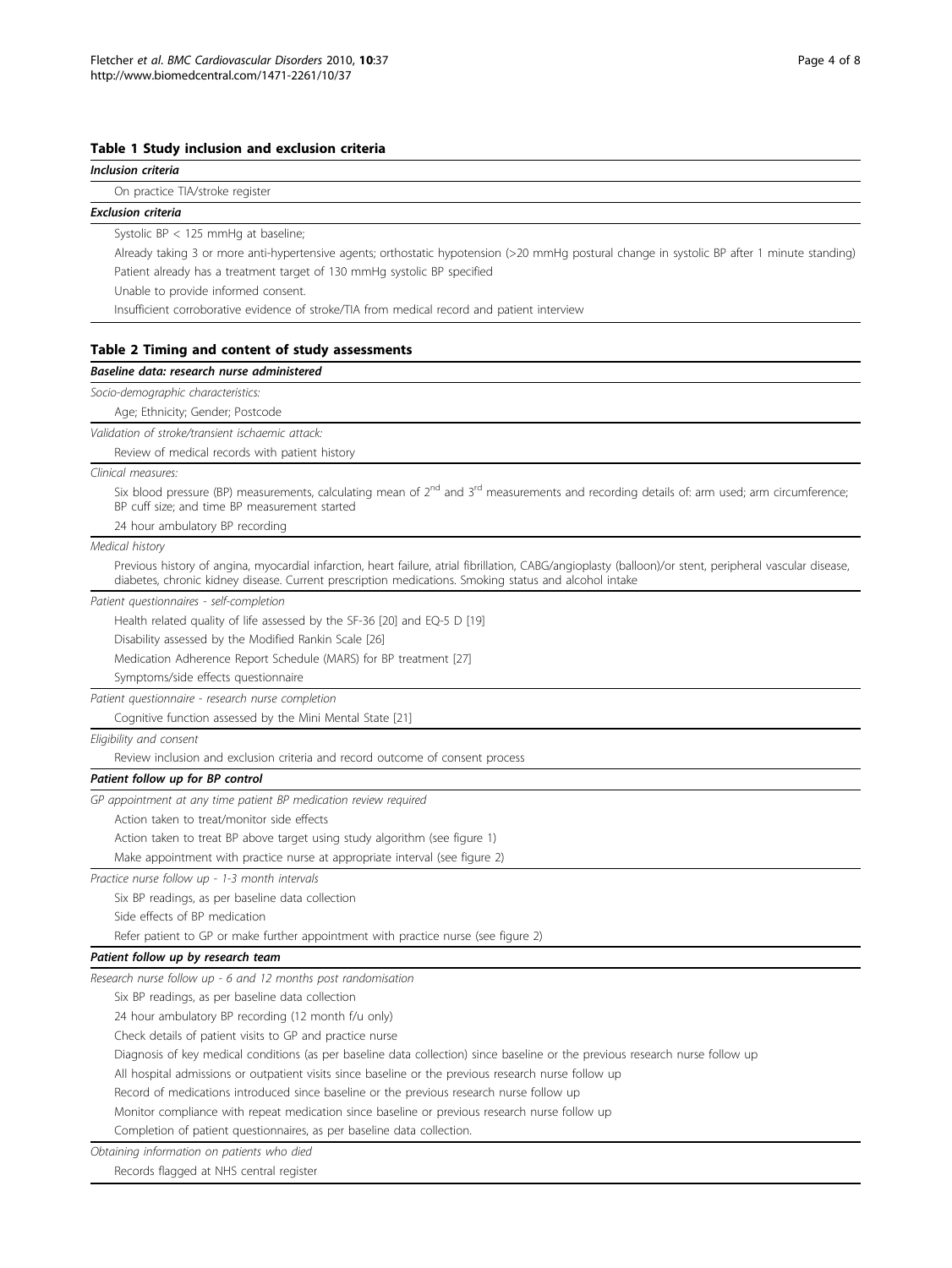<span id="page-5-0"></span>

supplied and validated for the study. The patient will be seated for 5 minutes and then 6 measurements will be taken at minute intervals. The second and third measurements are averaged to give the reading. As the intensive target group have their BP monitored more frequently than those in the standard group, there may be some diminution of the 'white coat' effect in this group; the mean of readings 2 to 6 and the mean of 5 and 6 will be used to monitor for this. Any differences between the groups in the primary outcome should be sustained in the mean of the  $5<sup>th</sup>$  and  $6<sup>th</sup>$  readings (by which time any accommodation effect is likely to have worn off), enabling us to determine whether accommodation has a significant effect in this study. 24 hour blood pressure recordings using an ambulatory sphygmomanometer will be recorded at baseline and at twelve months. 24 hour ambulatory measurement will be unaffected by accommodation, so will provide further evidence as to whether or not this was significant in this study.

A variety of secondary outcome measures are also assessed during the RN follow up appointments. (see table [2](#page-4-0)) Key secondary outcomes are: additional

measures of BP (change in diastolic and mean daytime ambulatory systolic BP between baseline and twelve months); measures of adherence (including GP adherence to protocol and patient adherence to prescribed medication); quality of life (EQ5 D [[19\]](#page-8-0); SF36 [[20\]](#page-8-0)); side effects, tolerability and adverse events; clinical outcomes (including major cardiovascular events [composite of fatal and non-fatal stroke, myocardial infarction or fatal coronary heart disease and other cardiovascular death], all cause mortality, cognitive function [\[21](#page-8-0)] and hospital admissions). Key secondary events (stroke; myocardial infarction; fatal coronary heart disease and other cardiovascular death) will be reviewed by independent clinicians blinded to treatment to ensure unbiased coding of these events.

#### Sample size

Randomisation of 610 patients (305 per arm), with 12 months of follow-up, will detect a 5 mmHg difference in systolic BP between groups with 90% power and at a significance level of 5% assuming a standard deviation of 17.5 mmHg (a conservative estimate of standard deviation falling between 16, a figure derived from the same sort of patients as included in this study [\[11\]](#page-8-0) and 19,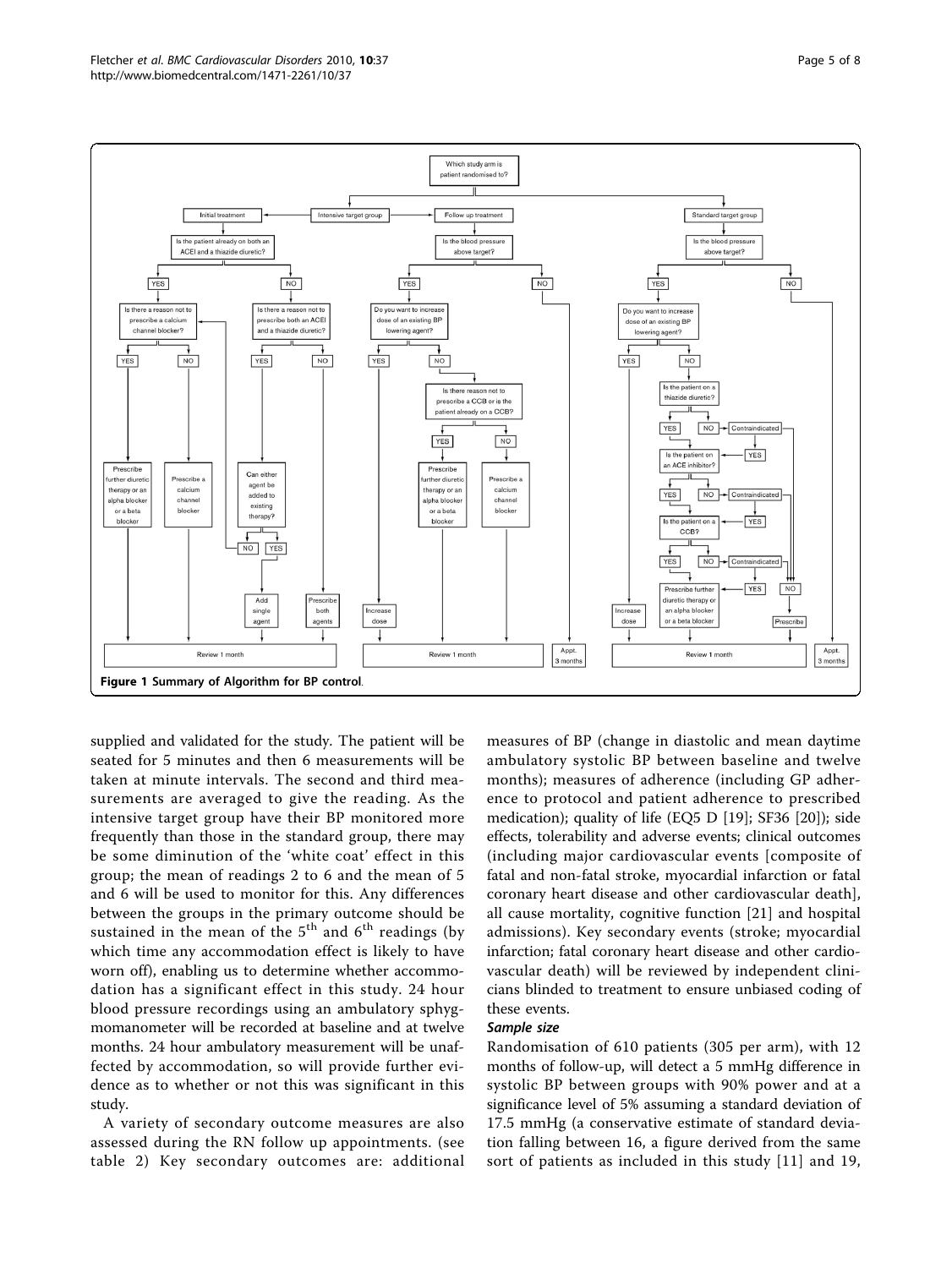<span id="page-6-0"></span>

the standard deviation in the PROGRESS Study [[5](#page-8-0)]). The calculation assumes that: a 5 mmHg difference in systolic BP is of clinical significance, leading to a 20% reduction in major vascular events;[\[22\]](#page-8-0) that there will be 5% mortality at six months, and a further 10% of patients will not have their BP measured at six months.

With regard to ambulatory blood pressure measurement, one of the secondary outcomes of the study, randomisation of 450 patients (225 per arm) will detect a 4 mmHg difference in systolic BP between groups with 90% power and at a significance level of 5% assuming a standard deviation of 11.7 mmHg [[23\]](#page-8-0). This calculation assumes that 80% of patients will have ambulatory blood pressure measured at 12 months.

To recruit patients from primary care, an estimate of the number of practices is required. Approximately 50 practices with an average list size of 7,500 will be needed in order to recruit the required number of patients. This will generate 5,625 patients on practice TIA/stroke registers (from the QOF data, the overall prevalence of TIA/stroke in primary care is 1.5%). From our analysis of South Birmingham data [[11\]](#page-8-0), we anticipate that 13% of these patients will be ineligible because they are already on three or more anti-hypertensives, and 28% because they will not fulfil the diagnostic criteria for a history of stroke or TIA for the study [[24](#page-8-0)]. We assume that 30% of patients will respond to the invitation to attend a study clinic, that 24% of them will be ineligible due to a systolic BP below 125, and a further 15% will decline to take part after discussion with the research nurse. This equates to the recruitment of 12 patients per practice with an average list size of 7,500.

#### Statistical analysis

The principal analyses will use generalised linear models, accounting for baseline BP as a patient level covariate, and practices as random effects and compare differences in systolic BP (primary outcome), and differences in diastolic BP, quality of life, adherence and frequency of adverse effects (secondary outcomes). We will look at effect on systolic BP lowering in pre-specified sub-groups: diabetes; atrial fibrillation; and age group. Clinical event rates will be monitored by treatment allocation by the Data Monitoring & Ethics Committee, but only aggregated rates will be made available to the investigators.

#### Economic evaluation

Decision analytical modelling will be undertaken to synthesise data from the trial and the literature in order to determine whether potential benefits of intensive blood pressure lowering (by lowering the risk of stroke) are outweighed by potential adverse effects on quality of life. Ultimately the model analyses will inform whether a further trial, powered to detect differences in clinical end-points, is required.

A Markov model will be constructed to consider intensive target and standard target strategies for blood pressure lowering in patients with a history of stroke or TIA. The clinical events of importance in the model are further stroke events, myocardial infarction (MI) and other cardiovascular related mortality. Data from the trial and literature will inform the probability of these events occurring and the risk reduction afforded by the alternative strategies. Attached to each health state will be associated health state utility values (quality of life) in order that quality-adjusted life years (QALYs) can be calculated. Quality of life on each treatment strategy will be obtained from the trial data on EQ-5 D, and previous studies will inform post-stroke and post-MI values. In addition, in order that cost-effectiveness analyses can be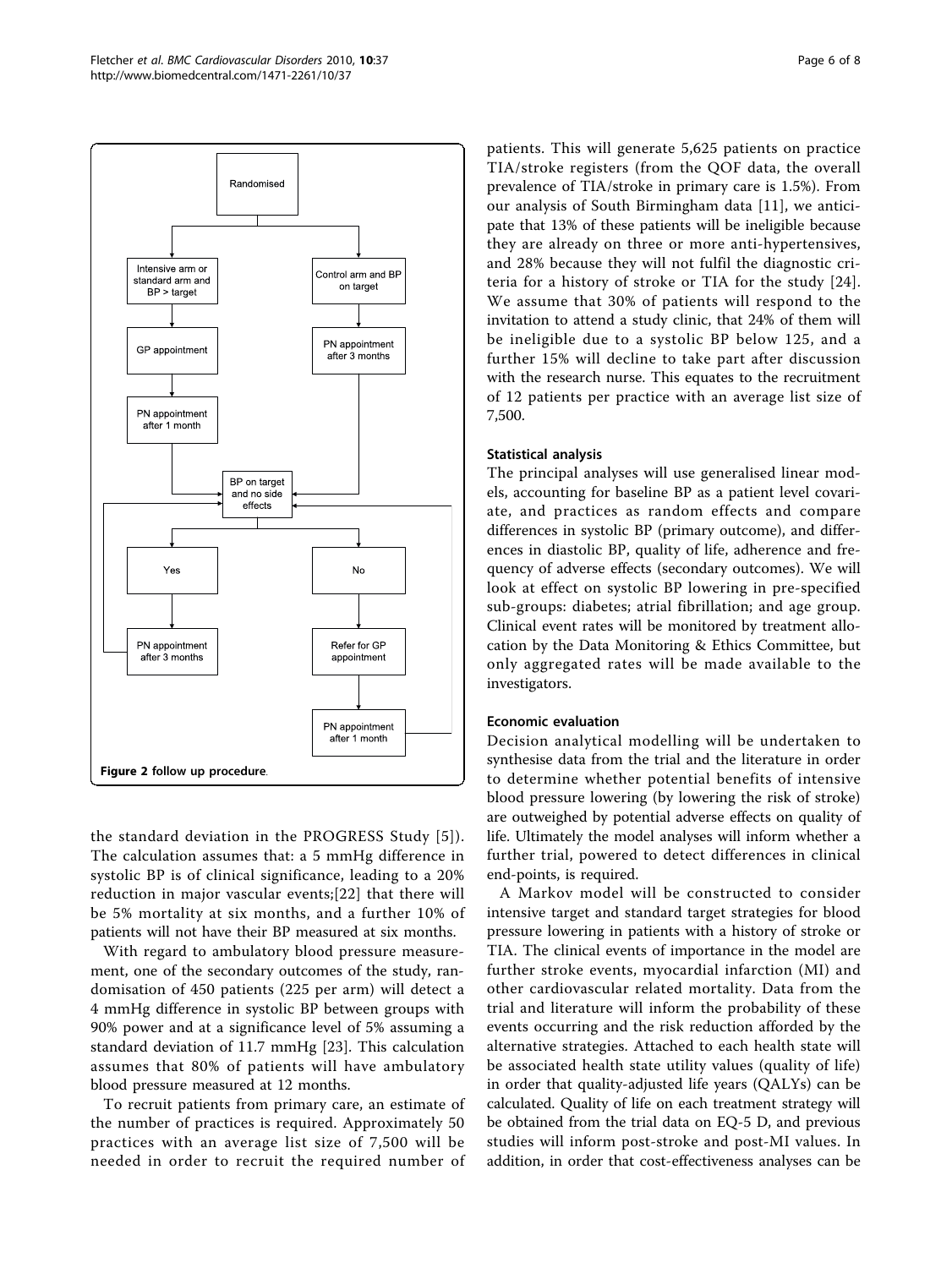undertaken, the model will be populated with costs of the therapies prescribed in each strategy and acute and long term costs of further cardiovascular events.

In order to explore uncertainties in the analyses, deterministic sensitivity analysis is proposed to test the robustness of the model when varying key model parameters and structural assumptions. Probabilistic sensitivity analysis will be undertaken to incorporate the uncertainty around parameter values and quantify the overall decision uncertainty, and inform whether further research is required.

#### Qualitative Study

#### Sampling

A purposively selected sample of 30 patients (10 each from intervention and control and 10 patients who declined the invitation to participate), and 20 healthcare professionals (Health Care Assistants (HCAs), nurses and GPs) will be selected for interview.

Patient Sampling Strategy Sampling will be carried out on the basis of study arm (intervention or control), with a further group of people who did not consent to participate in the trial also being invited to attend for an interview. Within each group, participants will be selected on the basis of: age (tertiles); socio-economic status (using IMD scores); number of different classes of medications; and whether they have had a stroke or a TIA. A researcher will randomly select patients from these categories, ensuring that similar numbers of patients in all categories are included.

Health care professionals sampling strategy Practices participating in the study were selected to ensure a range of practice characteristics are represented, including practice size and socio-economic status. A researcher will randomly select 20 practitioners from these practices and send an invitation letter and information sheet, inviting them to take part in an interview.

Patients and practitioners who fail to respond to invitation or who do not wish to participate will be replaced by another patient/practitioner with similar characteristics. This process will continue until theoretical saturation is achieved and interviews cease.

#### Interviews

Semi-structured, face-to-face, in-depth interviews will be carried out in patients' own homes or in other suitable locations, or with healthcare professionals in the surgery, and will be conducted by a researcher trained in qualitative interviewing techniques. Fully informed consent will be obtained from interviewees at the start of the interview, and a consent form signed. An interview topic guide will be used (see additional file 1) which will then be modified and refined during the first interviews. Each interview is expected to last between 60 and 90

minutes, and will be audio taped and transcribed verbatim.

#### Data Analysis

Data collection and analysis will be iterative, occurring as data collection in the interviews proceeds. Data will be analysed using a thematic approach, based on the principles of 'Framework' analysis [[25\]](#page-8-0) and using Framework software. The research team will actively contribute to the development of the analysis and conceptual framework and their different disciplinary and professional backgrounds will maximise theoretical sensitivity [[16\]](#page-8-0).

#### Time plan

Patient recruitment began in July 2009 and is planned to continue until February 2011. By October 2009, 23 patients (4% of target) have been recruited into the trial. Interviews will commence in January 2010 and are expected to be completed by February 2011.

#### **Discussion**

The results of this trial and the health economic analysis will provide insight into the role of intensive blood pressure targets for people who have had a stroke or TIA. If the trial is negative and a significant difference in systolic blood pressure is not observed between the two study arms, then the embedded qualitative work will be of importance to determine why low blood pressure targets did not lead to lower blood pressure. If the trial is positive, then the critical question remains as to whether striving for lower blood pressure targets is appropriate. If we observe no difference in adverse event rates or quality of life between the two arms of the trial, then it is likely that aiming for lower blood pressure targets will be worthwhile, given the benefits of reduced stroke risk that were observed in the PROGRESS trial [[5\]](#page-8-0). This will be tested by our economic analysis. If, on the other hand, the lower blood pressures are at the cost of higher adverse event rates, then it may be that a further trial powered to detect differences in clinical end-points will be required to guide clinical practice.

#### Additional material

[Additional file 1: I](http://www.biomedcentral.com/content/supplementary/1471-2261-10-37-S1.DOC)nterview guides. This file contains a copy of the interview guides for Patients and Health Care Professionals.

#### Acknowledgements

We would also like to acknowledge the help and support provided by the Stroke Research Network, the Primary Care Research Network and the West Midlands Research Consortium (MidReC).

This programme receives financial support from the National Institute for Health Research (NIHR) Programme Grants for Applied Research funding scheme. The views and opinions expressed in this editorial are those of the